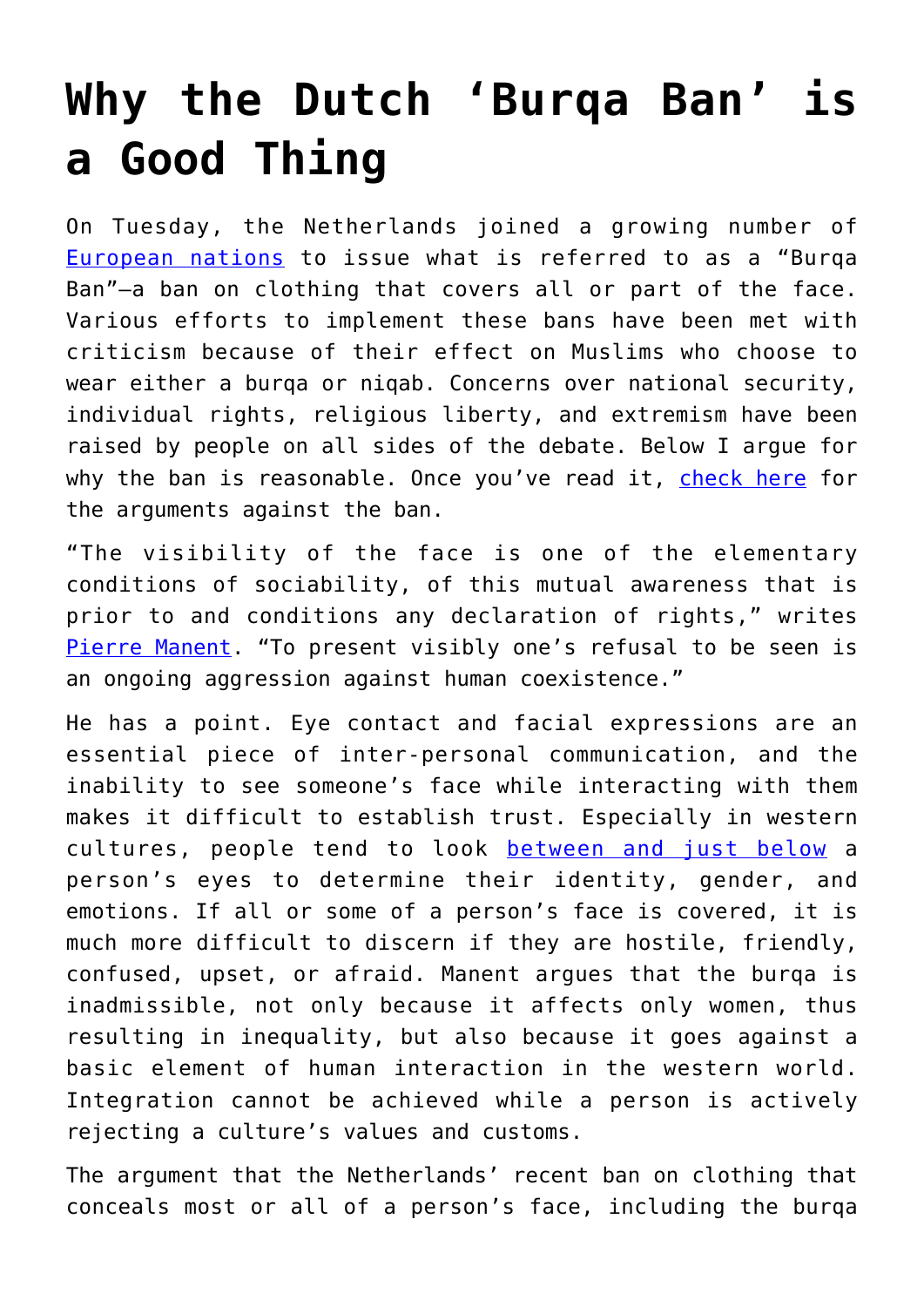and niqab, in most public space is a violation of individual rights and religious freedom is overstated. Granted, anything that limits free practice of religion should be approached very carefully and taken seriously as a potential threat to liberty, but it is also important to acknowledge that living in a free society often means accepting certain requirements and limitations.

RELATED: "[Ban Burqas? Don't be Too Hasty"](https://www.intellectualtakeout.org/article/ban-burqas-dont-be-too-hasty)

Such limitations are not unheard of in the west, even as we uphold values of liberty and diversity. Take, for example, the fact that polygamy is illegal in the US, even though it is an acceptable or encouraged practice in some religions. When George Reynolds, a practicing polygamist, challenged antibigamy laws in 1879, the Supreme Court [held](https://www.oyez.org/cases/1850-1900/98us145) that Reynolds could not be prevented from holding such beliefs, but could be prevented from acting on them.

Similarly, most of Europe, including the Netherlands, has laws regulating the practice of ritual animal slaughter. Though it is legal, there are certain requirements that must be met in order for it to be practiced. If prevention of animal cruelty is a reasonable cause for regulating certain religious practices, why shouldn't national security concerns be seen as equally pressing?

The Dutch ban is limited to certain public spaces where the inability to see someone's face creates potential security concerns. If the ban applied exclusively to religious garb, then a case could be made that it is religious discrimination. However, the ban applies to all clothing that obscures a person's face, whether worn for religious purposes or not. With an [increase](https://www.reuters.com/article/us-europe-attacks/number-of-fatal-terrorist-attacks-in-western-europe-increasing-data-show-idUSKBN19X1QO) in the number of deadly terrorist attacks in Europe in recent years, these security measures are simply common sense.